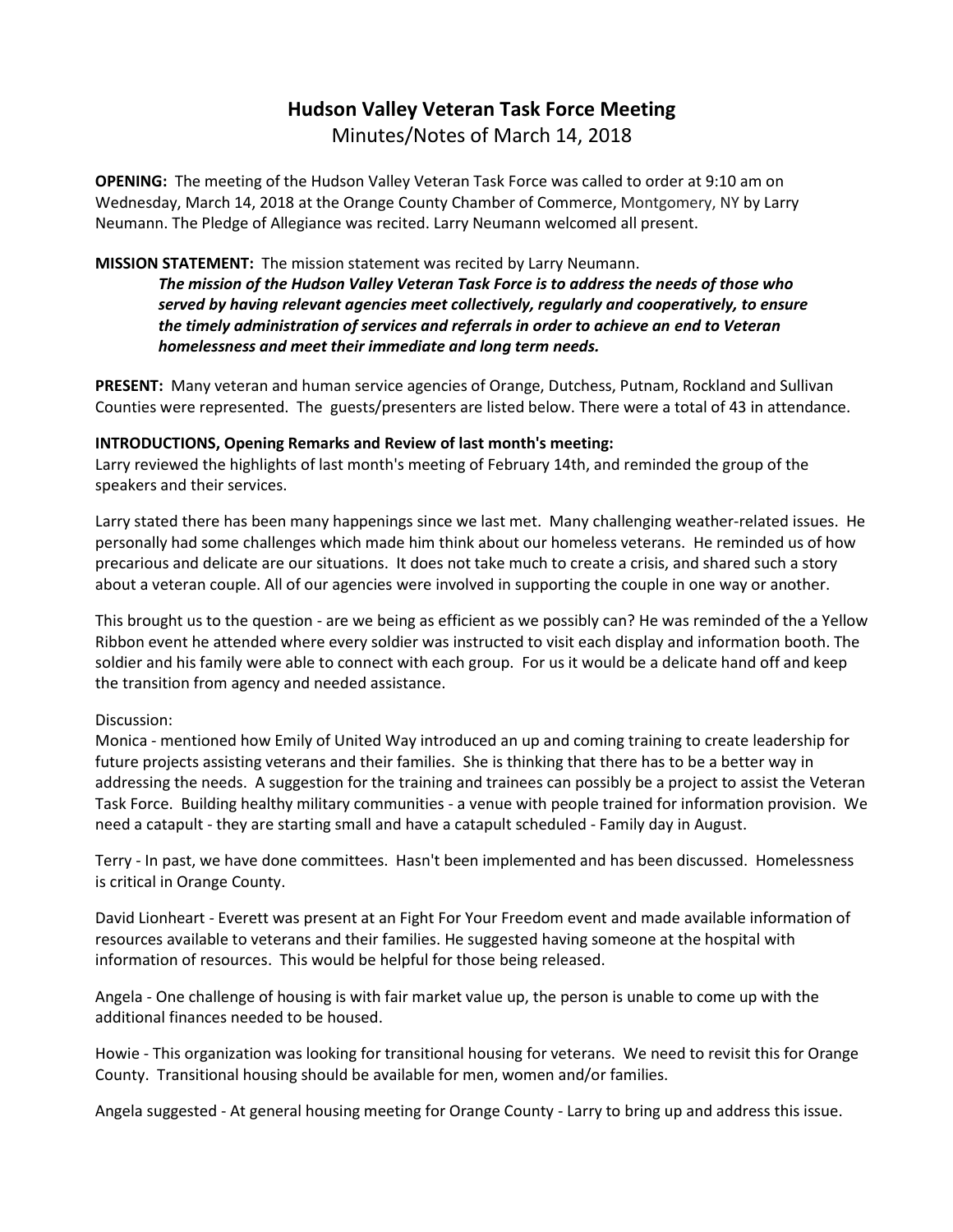Khristian - suggested a written checklist of agencies. Andy - Develop SOPs for the transition or hand off. He also suggested getting assistance from Pat Lopez (Yellow Ribbon). She has been successful with such a database. (need name of rep of Congressmen Faso's office Veteran) - this group is a great tool. Where I sit in the congressional arena, we have to learn what each agency is doing. We find someone in the region to assist with crisis or situations.

Christian Farrell and Larry will meet and bring to the next meeting a plan and possibly a committee to identify a solution. A suggestion of a database. Hoping to be part of the website. Suggestion to also have a booklet.

#### **GUEST SPEAKERS/PRESENTERS**

**Russ Vernon - Veteran Victory Center, Newburgh** - Colonel in National Guard until 2005, very decorated established a mission to provide referrals to a myriad of services for United States Veteran.

An exercise - had everyone stand and then close their eyes, then point north - many pointed many different ways. He stated we all need to be pointed in the same direction to work best as a team. In today's society there is a lack of understanding and respect.

First - August 2nd to 5th - secured the Wall that Heals. Coming to Newburgh. 375 feet long. A perfect replica of the Vietnam Memorial. 24/7 for 5 days. Military guard; right on Hudson River; training pavilions. Discussion: There will be a need for volunteers and funding for the wall.

Second - Newburgh Armory; 7 years ago with Senator Larkin bought for a dollar. Repurpose and rebuild that Armory. We started with a basketball court. Many kids do not have the opportunity to progress and many did not know how to read. They opened their doors and after 2 months, they introduced accountability to the kids by asking them to show proof of progressing. They needed to show that they were going to library, to school, and taking opportunities to learn. They quickly progressed to 1000 kids a week.

Russ's friend Mike took over the Wounded Warrior organization. He felt that society is not doing right by veterans. Why can't we do what we did with the Unity Center, and let veteran organizations use the place for free. Can we find a facility like the Unity center and provide it for veterans? They are currently looking at Grant street property site; 3 buildings; sits across from SUNY Orange. The center would be a triage center. Wants veterans to come to the Victory Center and have people available to make the instant call so the veteran is not spinning his/her wheels. It is frustrating when we have a veteran with a big problem and we cannot help. We will be able to do that all throughout the region.

Third - Purple Heart Hall of Honor Board - the museum that heals. Ask us to ask veterans if they have a purple heart and have them visit. Veterans that visit are moved. It is therapeutic. Unless you walked in their moccasins, you cannot understand.

#### Questions?

Will it be limited? All are welcomed, just need to get there. Volunteers to take ownership so that it will be successful. David Lionheart asked about the fitness component - offered his services. Where is the funding coming from? Most coming local or regional supporters. Keeps the budget small, and has had a lot of success creating a formula for grassroots/shoe string funding.

Comments: Russ - At the armory, their mission is to have every child to read by third grade. Reading is done by one on one mentor. Will build a database with veterans, and hopefully link them with veterans with similar talents, issues, hobbies etc. "HUA" Heard Understood Acknowledged

Russ Vernon - (914) 588-7200; rvrnn@aol.com.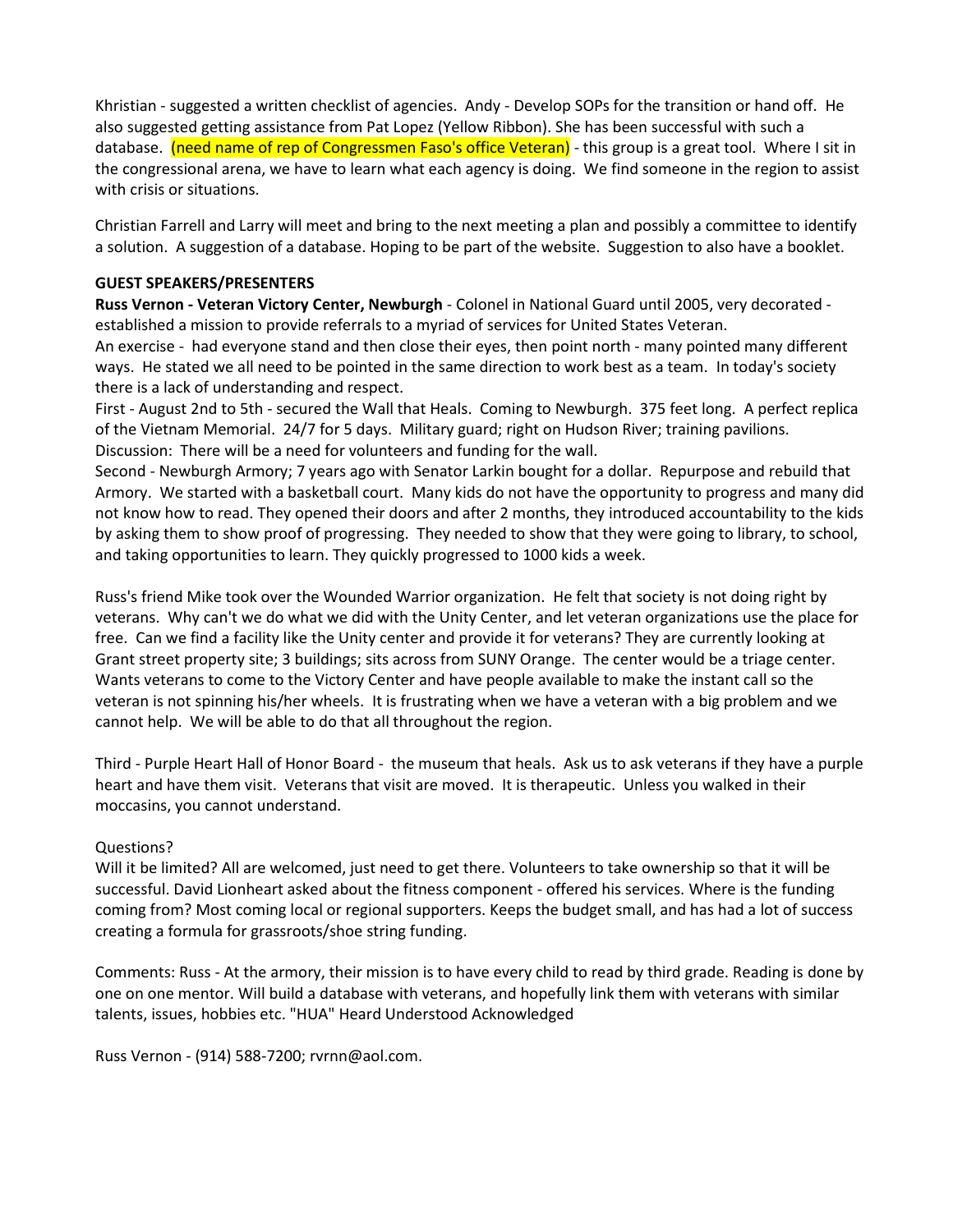## **VETERAN SERVICE AND COUNTY UPDATES:**

- **Dutchess County**
	- o **Vet2Vet: Adam Roche, Program Manager, Vet2Vet Veterans' Peer Services**
		- 3 groups going; 22 veterans attending
		- lean mean and green professional body building
		- Vet to Vet bowling event
		- CIT classes 35 police officers learning about veterans
		- June 15 veteran picnic
		- Training about moral injury and suicide prevention
- **Orange County**
	- o **VSO: Christian Farrell, Director - Orange County Veteran Services**
		- **This Saturday, 300 soldiers are deploying to middle east, ceremony. Shop Rite providing food.**
	- o **Vet2Vet: Larry Neumann, Program Coordinator -**
		- Warwick veteran resource center opened up; VFW spearheaded.
- **Rockland County**
	- o **Vet to Vet: Ismael (Izzy) Quintana Jr., Veteran Outreach Coordinator**
		- Buffalo Soldiers Award Ceremony on February 14th, sponsored by Vet to Vet; forged a relationship with black community; NAACP - thanked Vet to Vet for event;
		- February 26 visited with veterans at Nyack adult living facility
		- March 1st Task force meeting John Murphy of CEO Rockland Homes for Heroes adding 12 additional apartments. Also adding training for service animals. Sharon Bailey's welcome.
		- March 10th round table Family, wives of veterans in attendance. Praises for Vet to Vet program.
		- Dwyer Vet to Vet program 3 veterans sign on to volunteer
		- Run the Rock fundraiser Homes for Heroes and other events
		- Military Behavioral Training 4/13 etc.
		- Joseph P. Dwyer annual conference June 12
		- Introduction of Sharon Bailey Meet and greet on April 7th
			- **■** Involved with Warrior Writers sharing their stories with HS students with Warrior Writers
- **Putnam County**
	- o **VSO: Karl Rohde, Director, Putnam County Veterans Service Agency, excused.**
- **Sullivan County**
	- o **VSO: Howie Goldsmith, Coordinator, Sullivan County Veteran Service Agency**
		- Getting ready for Memorial Day events
		- March 25 Woodbourne Fire House

# • **Office of US Representative Sean Patrick Maloney**

- o Cullen Lyons/Khristian Silvis, Veteran and Military Advocate
	- Veteran History Project Training 28th April. Leading training: Ellen McHale

#### **TASK FORCE HOMELESS CASES Status:**

- **WestCOP SSVF: Open/New Case Report - Tenesia Terry**
	- o *Qualifications*:
	- o Referred Veterans:
	- o **4 Dutchess** 1 temporarily housed at hotel; 1 female in vehicle family coming to get her; 1 unreachable at the time; 1 new referral with child
	- o **9 Orange County** 1 medical facilities; 1 assisted living; 1 in and out of Newburgh ministry; 1 with vet to vet in and out of warming station; 2 at honor pending April and June; 1 vouchered; 1 intake this week; 1 Montrose Domiciliary Veteran homeless program
	- o **1 - Putnam County** at home